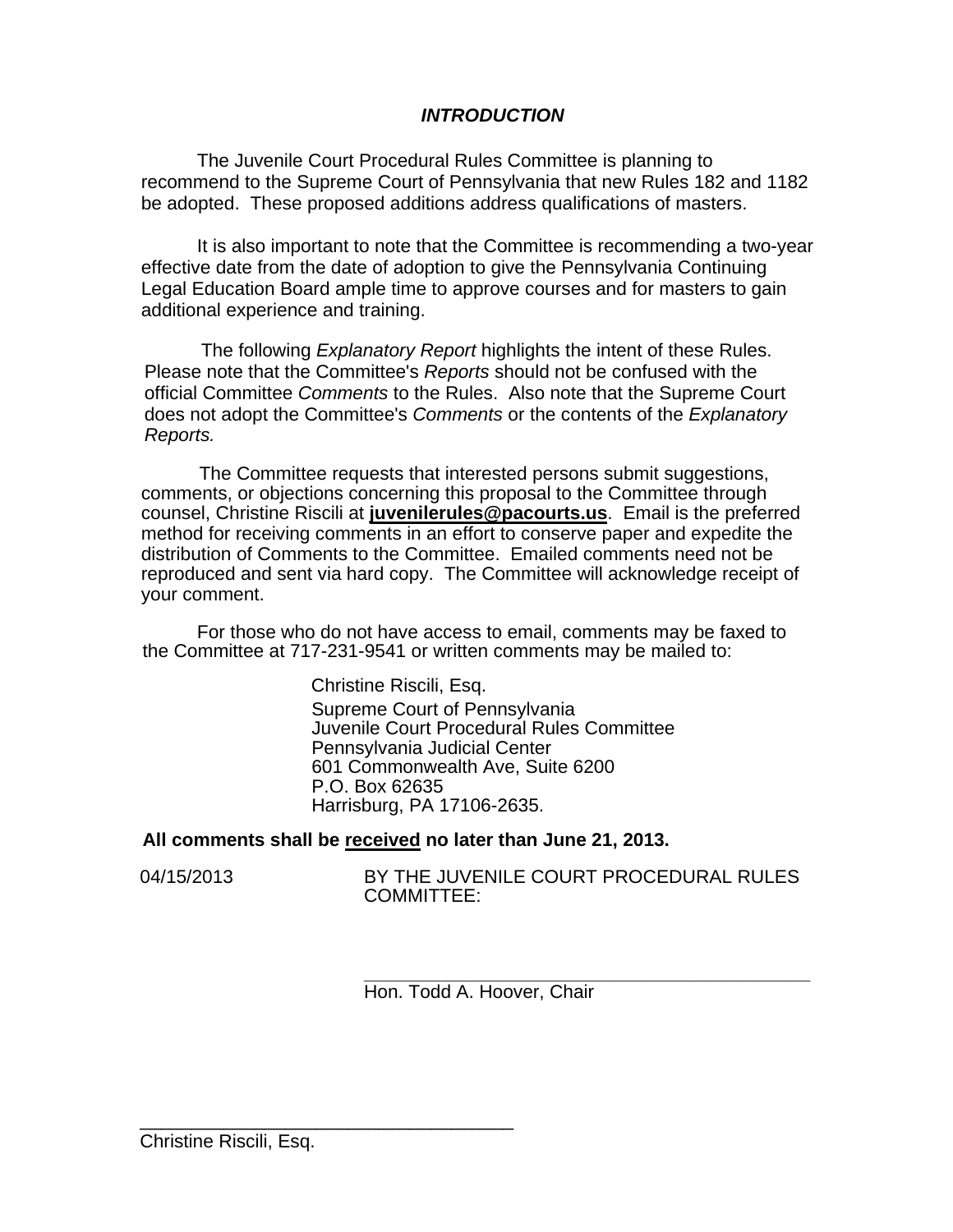# **EXPLANATORY REPORT**

## **Background**

This recommendation was prompted by the Recommendation of the Interbranch Commission on Juvenile Justice (ICJJ) and will only address master qualifications. On page 46 of the ICJJ Report, the ICJJ recommended the need for "masters to be properly educated about the Juvenile Act, child development, and problems unique to the relationship between children and their families." Further, the ICJJ recommended that the Supreme Court develop mandatory continuing education standards for juvenile masters. *See* ICJJ Report at pg. 46.

In addition to the recommended educational requirements by the ICJJ for "delinquency" matters of juvenile court, the Committee believed educational requirements were just as important and necessary for "dependency" matters.

The purpose of these rule additions is to provide a minimum standard for education, experience, and training of masters. Judicial districts are encouraged to provide additional educational and training courses for its masters.

### **Rule Discussion**

### **Rules 182 and 1182 - Qualifications of Master**

These new proposed rules govern the qualifications of masters. Prior to presiding over juvenile cases, these attorneys must be a member, in good standing, of the Bar of this Commonwealth, have been licensed to practice law for five years, and either: 1) have consistently practiced in juvenile law for at least two years; or 2) have completed the initial training program.

In addition, these attorneys should have experience in diverse cases. It would be beneficial if the attorney handled juvenile cases prior to becoming a master with experience in several different types of allegations and at different stages of the process, including detention or shelter-care hearings, adjudicatory hearings, transfer or permanency hearings, dispositional hearings, and dispositional review hearings.

After the initial training or experience requirement has been met, attorneys are required to continue their legal education with updates in delinquency or dependency law and child and adolescent development. This requirement is an additional requirement to the Pa.R.C.L.E. because it mandates education specifically in juvenile delinquency or dependency law; whereas the Pa.R.C.L.E. do not mandate specific training areas. *See* paragraph (B). Six hours of this specific education must be completed every two years. However, these hours will count towards the mandatory twelve hours of continuing legal education each year mandated by Pa.R.C.L.E. 105.